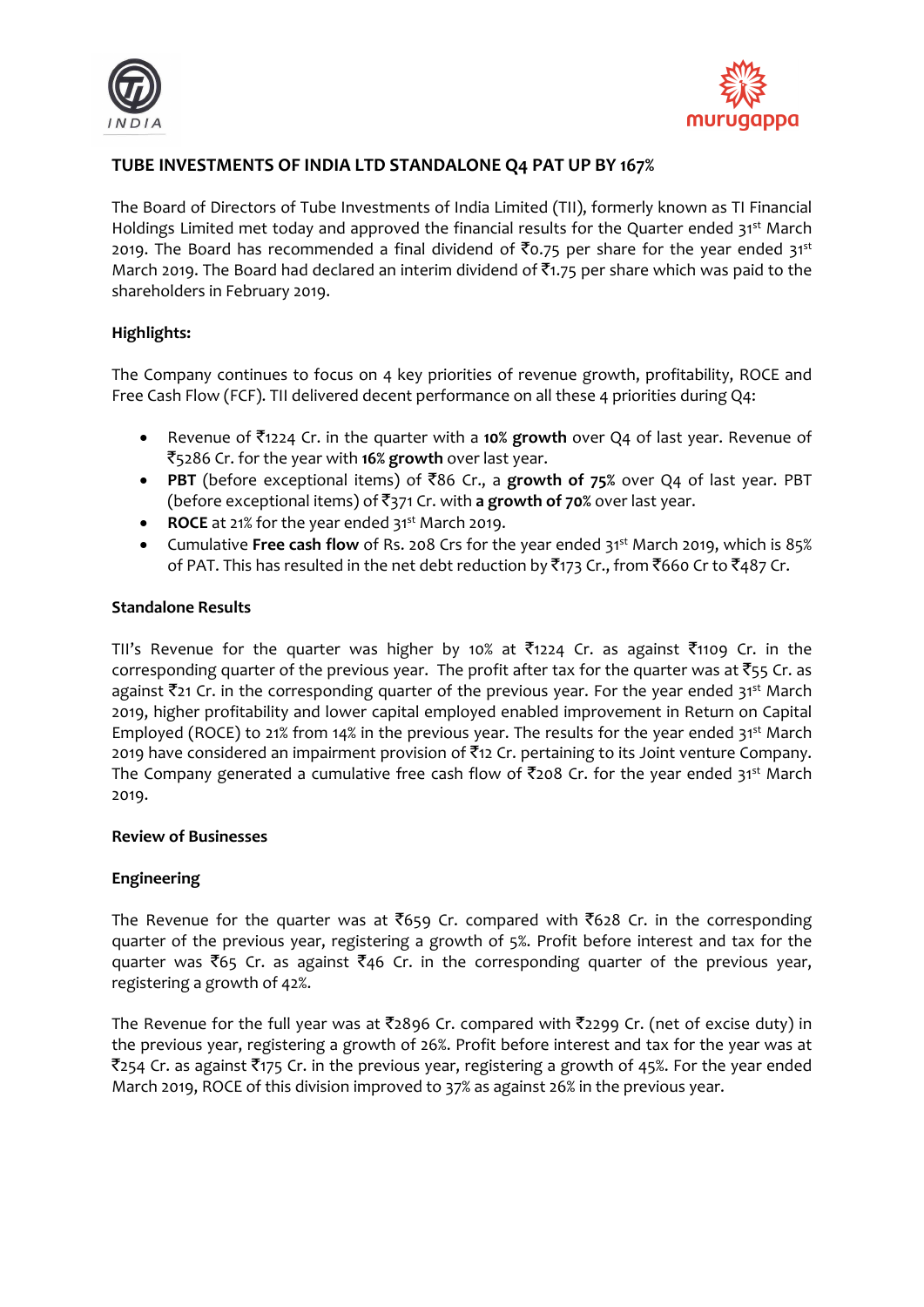# **Cycles and Accessories**

This division has registered revenue growth of 16% during the quarter compared with corresponding quarter in the previous year, mainly because of higher institution sales during the quarter. Loss before interest and tax for the quarter was  $\bar{\tau}6$  Cr. as against loss before interest and tax of  $\bar{\tau}$ 20 Cr. in the corresponding quarter of the previous year.

The Revenue for the full year was at  $\bar{\tau}$ 1238 Cr. compared with  $\bar{\tau}$ 1300 Cr. (net of excise duty) in the previous year, mainly because of lower institutional sales in the current year. Profit before interest and tax for the year was at  $\bar{\tau}_{11}$  Cr. as against  $\bar{\tau}_{0.34}$  Cr. in the previous year. For the year ended March 2019, ROCE of this division improved to 6%.

# **Metal Formed Products**

The Revenue for the quarter was at  $\bar{z}$ 358 Cr. compared with  $\bar{z}$ 307 Cr. in the corresponding quarter of the previous year, registering a growth of 17%. Profit before interest and tax for the quarter was  $\overline{\xi}$ 30 Cr. as against  $\overline{\xi}$ 28 Cr. in the corresponding quarter of the previous year, registering a growth of 5%.

The Revenue for the full year was at  $\bar{\tau}_{1360}$  Cr. compared with  $\bar{\tau}_{1150}$  Cr. (net of excise duty) in the the previous year, registering a growth of 18%. Profit before interest and tax for the year was at  $\bar{z}$ 123 Cr. as against  $\bar{z}$ 102 Cr. in the previous year, registering a growth of 20%. For the year ended March 2019, ROCE of this division improved to 27% as against 26% in the previous year.

# **Consolidated Results**

TII's consolidated Revenue for the quarter was higher by 10% at  $\bar{z}$ 1347 Cr. as against  $\bar{z}$ 1225 Cr. in the corresponding quarter of the previous year. The profit after tax for the quarter was at  $\bar{s}$ 56 Cr. as against  $\bar{\tau}_{39}$  Cr. in the corresponding quarter of the previous year.

TII's consolidated Revenue for the year was higher by 15% at  $\bar{5}$ 5775 Cr. as against  $\bar{5}$ 5000 Cr. (net of taxes) in the previous year. The profit after tax for the year was at  $\bar{z}_{251}$  Cr. as against  $\bar{z}_{156}$  Cr. in the previous year.

Shanthi Gears Ltd., a subsidiary company in the Gears Business, in which the Company holds 70.12% stake, registered revenue of  $\bar{z}$ 60 Cr. during the quarter as against  $\bar{z}$ 55 Cr. in the corresponding quarter of the previous year, registering a growth of 10%. Profit after tax for the quarter was at  $\bar{\tau}$ 6 Cr. as against  $\bar{\tau}$ 10 Cr. in the corresponding quarter of previous year. The Revenue for the full year was at Rs.243 Cr, compared with Rs.214 Cr (net of excise duty) in the previous year. Profit before tax for the year was at  $\bar{\tau}$ 42 Cr. as against  $\bar{\tau}$ 33 Cr. in the previous year

### **About Murugappa Group**

Founded in 1900, the  $\overline{\xi}$ 329 Billion (32,893 Crores) Murugappa Group is one of India's leading business conglomerates. The Group has 28 businesses including nine listed Companies traded in NSE & BSE. Headquartered in Chennai, the major Companies of the Group include Carborundum Universal Ltd., Cholamandalam Investment and Finance Company Ltd., Cholamandalam MS General Insurance Company Ltd., Coromandel International Ltd., Coromandel Engineering Company Ltd., E.I.D. Parry (India) Ltd., Parry Agro Industries Ltd., Shanthi Gears Ltd., Tube Investments of India Ltd., TI Financial Holdings Ltd and Wendt (India) Ltd.